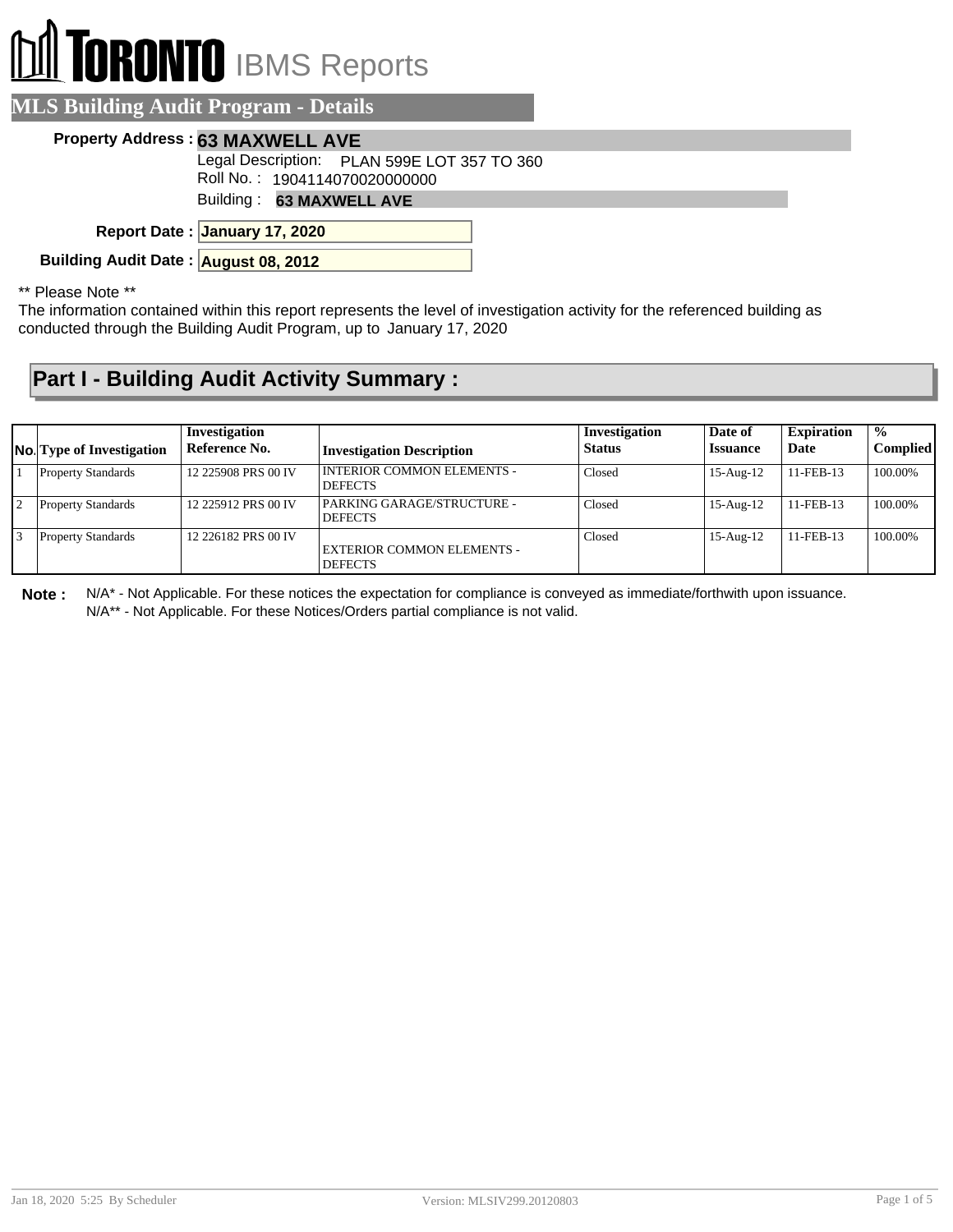## **Part II - Building Audit Details for Property Standards Orders :**

|    | Type of<br><b>No.</b> Investigation        | <b>Investigation</b><br>Reference No. | <b>Investigation Description</b>                                  | <b>Investigation Date of</b><br><b>Status</b> | <b>Issuance</b>       | Expiration<br>∣Date | <b>Next Scheduled</b><br><b>Inspection Date</b> |  |
|----|--------------------------------------------|---------------------------------------|-------------------------------------------------------------------|-----------------------------------------------|-----------------------|---------------------|-------------------------------------------------|--|
| l2 | <b>Property Standards</b>                  |                                       | 12 225912 PRS 00 IV PARKING GARAGE/STRUCTURE -<br><b>IDEFECTS</b> | <b>Closed</b>                                 | 15-Aug-12   11-FEB-13 |                     | 24-Apr-15                                       |  |
|    | No. of defects contained within the Order: |                                       |                                                                   |                                               |                       |                     |                                                 |  |

**0**

**No. of defects contained within the Order :**

**No. of defects that remain outstanding :**

|                | <b>Deficiency Details</b>                                                                                                                                                                                      |                          |               |  |  |  |  |  |
|----------------|----------------------------------------------------------------------------------------------------------------------------------------------------------------------------------------------------------------|--------------------------|---------------|--|--|--|--|--|
| No.            | <b>Violation/Defect</b>                                                                                                                                                                                        | Location                 | <b>Status</b> |  |  |  |  |  |
|                | The property is not maintained and/or kept clean in accordance with the standards, namely<br>combustible wood storage locker.                                                                                  | Underground Parking Area | Closed        |  |  |  |  |  |
| 2              | The garage door that is equipped with an automatic closing mechanism is not equipped with a<br>sensing device that does not allow the door to close when any person, animal or object is<br>crossing its path. | Underground Parking Area | Closed        |  |  |  |  |  |
| 3              | The parking or storage garage is used to keep junk, rubbish and/or storage.                                                                                                                                    | Underground Parking Area | Closed        |  |  |  |  |  |
| $\overline{4}$ | The parking or storage garage columns painted surface is not maintained in a state of good<br>repair, to include at white and black sections.                                                                  | Underground Parking Area | Closed        |  |  |  |  |  |
| 5              | The parking or storage garage ceiling painted surface is not maintained in a state of good repair.                                                                                                             | Underground Parking Area | Closed        |  |  |  |  |  |
| 6              | The ceilings, walls and columns in the parking or storage garage are not maintained free of holes,<br>breaks or cracks.                                                                                        | Underground Parking Area | Closed        |  |  |  |  |  |
|                | The parking or storage garage walls painted surface is not maintained in a state of good repair, to<br>include at white and black sections.                                                                    | Underground Parking Area | Closed        |  |  |  |  |  |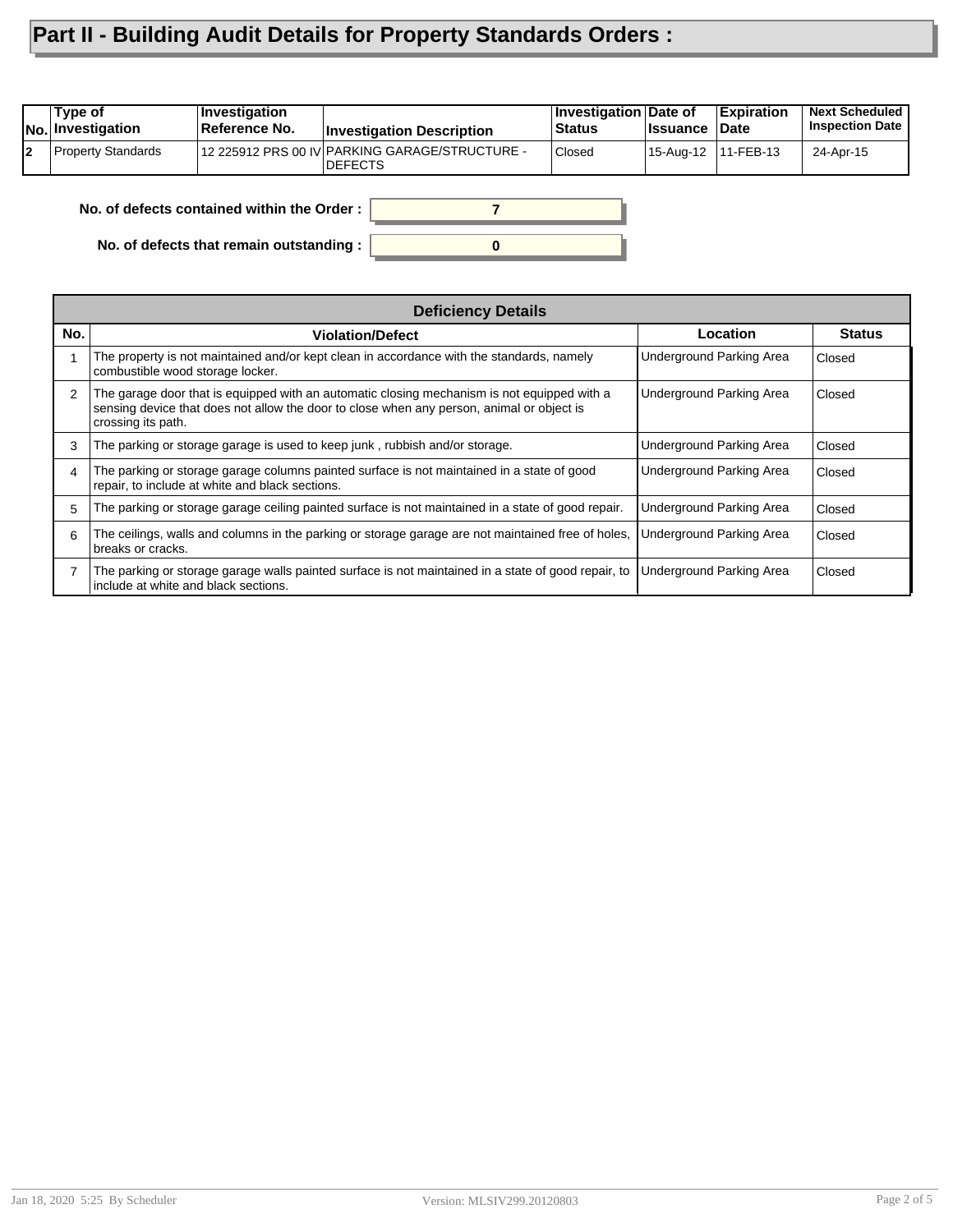| Type of<br><b>No.</b> Investigation | ∣Investiqation<br>∣Reference No. | <b>Investigation Description</b>             | Investigation Date of<br><b>Status</b> | <b>Issuance Date</b>  | <b>Expiration</b> | <b>Next Scheduled</b><br><b>Inspection Date I</b> |
|-------------------------------------|----------------------------------|----------------------------------------------|----------------------------------------|-----------------------|-------------------|---------------------------------------------------|
| <b>Property Standards</b>           | 12 226182 PRS 00 IVI             | EXTERIOR COMMON ELEMENTS -<br><b>DEFECTS</b> | Closed                                 | 15-Aug-12   11-FEB-13 |                   | 26-Feb-16                                         |

| No. of defects contained within the Order : | 19 |
|---------------------------------------------|----|
| No. of defects that remain outstanding :    |    |

|                | <b>Deficiency Details</b>                                                                                                                                                                                                                                                                                                                                                                                                                                                                                                                                                                                                                                              |                             |                  |  |  |  |  |  |
|----------------|------------------------------------------------------------------------------------------------------------------------------------------------------------------------------------------------------------------------------------------------------------------------------------------------------------------------------------------------------------------------------------------------------------------------------------------------------------------------------------------------------------------------------------------------------------------------------------------------------------------------------------------------------------------------|-----------------------------|------------------|--|--|--|--|--|
| No.            | <b>Violation/Defect</b>                                                                                                                                                                                                                                                                                                                                                                                                                                                                                                                                                                                                                                                | Location                    | <b>Status</b>    |  |  |  |  |  |
| 1              | Handrails on both sides of stair or ramp 1,100mm in width or more not provided                                                                                                                                                                                                                                                                                                                                                                                                                                                                                                                                                                                         | Exterior                    | Closed           |  |  |  |  |  |
| 2              | Handrails on one side of stair or ramp less than 1,100mm in width not provided                                                                                                                                                                                                                                                                                                                                                                                                                                                                                                                                                                                         | Exterior                    | Closed           |  |  |  |  |  |
| 3              | The quard is designed that a member, attachment or opening located between 140 millimetres<br>and 900 millimetres above the level being protected facilitates climbing.                                                                                                                                                                                                                                                                                                                                                                                                                                                                                                | Exterior                    | Closed           |  |  |  |  |  |
| 4              | Height of the guard for the exit stairs are less than 1,070 millimetres around landings.                                                                                                                                                                                                                                                                                                                                                                                                                                                                                                                                                                               | Exterior                    | Closed           |  |  |  |  |  |
| 5              | Guard with a minimum height of 1,070 millimetres has not been provided at a raised floor where<br>the difference in level is more than 600 millimetres.                                                                                                                                                                                                                                                                                                                                                                                                                                                                                                                | Exterior                    | Closed           |  |  |  |  |  |
| 6              | The yard does not have suitable ground cover to prevent unstable soil conditions or erosion.                                                                                                                                                                                                                                                                                                                                                                                                                                                                                                                                                                           | Exterior                    | Closed           |  |  |  |  |  |
| $\overline{7}$ | Exterior walkway not maintained. Namely; curbing next to walkway                                                                                                                                                                                                                                                                                                                                                                                                                                                                                                                                                                                                       | Exterior                    | Closed           |  |  |  |  |  |
| 8              | The property contains shrubs and/or hedges which are overgrown and require trimming.                                                                                                                                                                                                                                                                                                                                                                                                                                                                                                                                                                                   | Exterior                    | Closed           |  |  |  |  |  |
| 9              | The exterior walls and their components are not being maintained in good repair. Namely;<br>pointing brick                                                                                                                                                                                                                                                                                                                                                                                                                                                                                                                                                             | <b>Exterior Of Building</b> | Closed           |  |  |  |  |  |
| 10             | The exterior walls and their components are not being maintained in good repair. Namely;<br>Spalling brick where required.                                                                                                                                                                                                                                                                                                                                                                                                                                                                                                                                             | <b>Exterior Of Building</b> | Closed           |  |  |  |  |  |
| 11             | Exterior window(s) with broken/cracked glass.                                                                                                                                                                                                                                                                                                                                                                                                                                                                                                                                                                                                                          | <b>Exterior Of Building</b> | Closed           |  |  |  |  |  |
| 12             | Dwelling unit window that is capable of being opened has no screen where required.                                                                                                                                                                                                                                                                                                                                                                                                                                                                                                                                                                                     | <b>Exterior Of Building</b> | Closed           |  |  |  |  |  |
| 13             | Dwelling unit window that is capable of being opened has screen that is not maintained in good<br>repair and free from defects or missing components. Namely; damaged screen.                                                                                                                                                                                                                                                                                                                                                                                                                                                                                          | <b>Exterior Of Building</b> | Closed           |  |  |  |  |  |
| 14             | The yards and /or other part of property is not being kept clean and free from accumulation of<br>junk, rubbish, brush, refuse, litter, garbage and/or other debris.                                                                                                                                                                                                                                                                                                                                                                                                                                                                                                   | <b>Exterior Of Building</b> | Closed           |  |  |  |  |  |
| 15             | Chimney, smoke stack or supporting member is not maintained in good repair and/or free from<br>defects.                                                                                                                                                                                                                                                                                                                                                                                                                                                                                                                                                                | <b>Exterior Of Building</b> | Closed           |  |  |  |  |  |
| 16             | The roof or one of its components is not weather tight. Namely; damaged flashing.                                                                                                                                                                                                                                                                                                                                                                                                                                                                                                                                                                                      | <b>Exterior Of Building</b> | Closed           |  |  |  |  |  |
| 17             | Height of the guard for exit ramps and landings is less than 1,070 millimetres measured vertically<br>to the top of the quard from<br>the ramp surface where the difference in elevation between the adjacent<br>ground or floor level and the ramp is more than 600 millimetres.                                                                                                                                                                                                                                                                                                                                                                                      | Exterior Of Building        | Substantially Co |  |  |  |  |  |
| 18             | . Where window air-conditioners installation prevents a safety device from being installed a report<br>is required to be submitted to the Officer for evaluation and approval by a professional or other<br>certified person confirming that the installation of the air-conditioner has been done safe and<br>securely; that there are no openings greater than one hundred (100) millimetres adjacent to the<br>air conditioning unit and that the electrical supply and distribution in the suite is capable of safely<br>operating the air conditioning unit. Also it must address any remedial action that must be taken in<br>order to maintain its safe manner. | <b>Throughout Building</b>  | Closed           |  |  |  |  |  |
| 19             | A window(s) which is capable of being opened, and is located in excess of two (2) metres from the<br>finished grade, is not equipped with safety devices which would prevent any opening greater than<br>one hundred (100) millimeters. A report is required to be submitted to the Officer for evaluation<br>and approval by a professional or other certified person confirming that acceptable safety devices<br>have been installed on all subject windows in an acceptable manner, and that the subject<br>windows are not capable of being opened in excess of one hundred (100) millimeters.                                                                    | <b>Throughout Building</b>  | Closed           |  |  |  |  |  |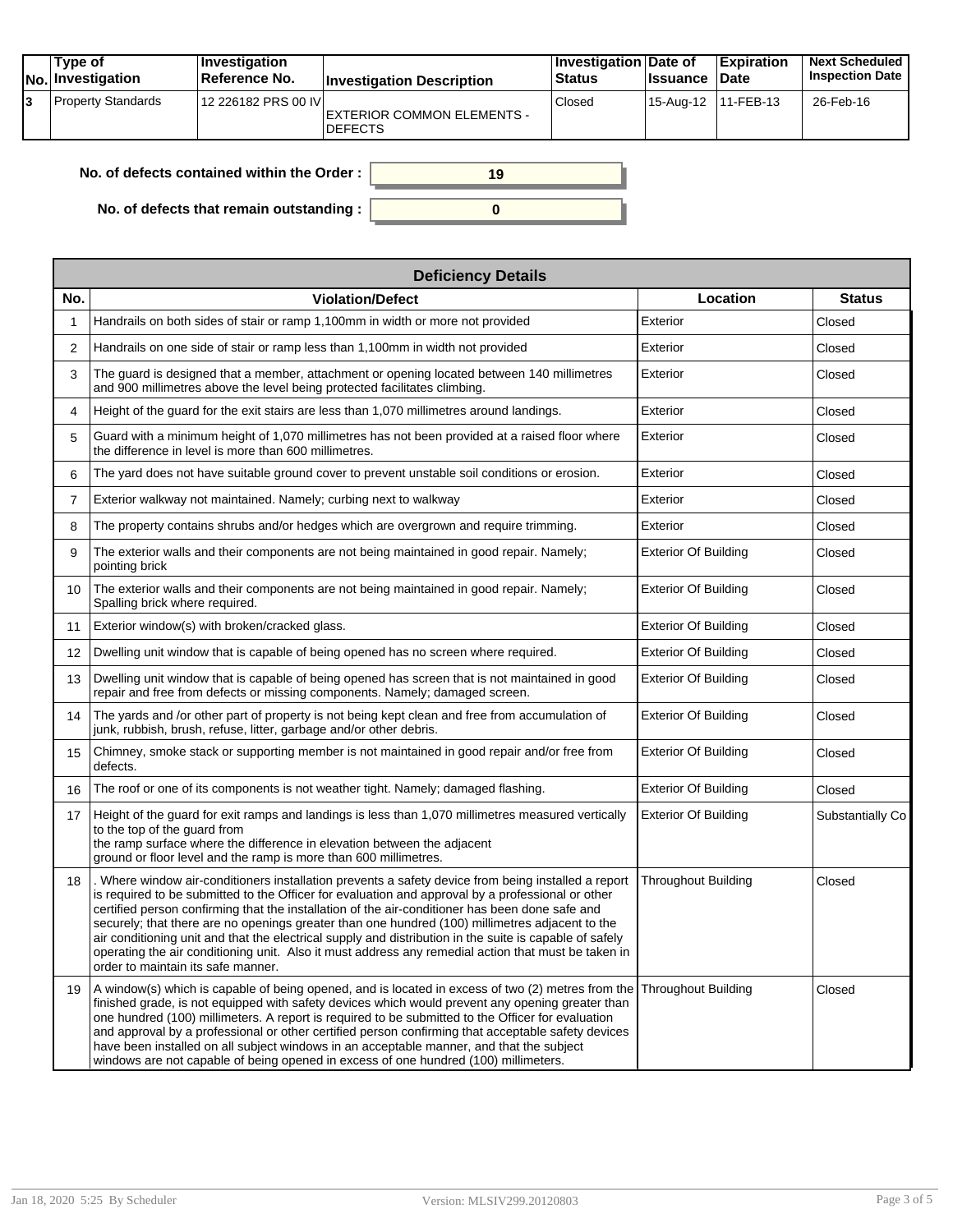|  | Tvpe of<br>$ No $ Investigation | <b>Investigation</b><br>⊺Reference No. | <b>Investigation Description</b>                                 | <b>Investigation Date of</b><br><b>Status</b> | <b>Ilssuance Date</b> | <b>Expiration</b> | <b>Next Scheduled</b><br><b>Inspection Date</b> |
|--|---------------------------------|----------------------------------------|------------------------------------------------------------------|-----------------------------------------------|-----------------------|-------------------|-------------------------------------------------|
|  | Property Standards              |                                        | 12 225908 PRS 00 IV INTERIOR COMMON ELEMENTS -<br><b>DEFECTS</b> | Closed                                        | 15-Aug-12   11-FEB-13 |                   | 1-Apr-15                                        |

| No. of defects contained within the Order: | 20 |
|--------------------------------------------|----|
| No. of defects that remain outstanding :   |    |

|                   | <b>Deficiency Details</b>                                                                                                                                                                                                                                                                                         |                            |                  |  |  |  |  |  |
|-------------------|-------------------------------------------------------------------------------------------------------------------------------------------------------------------------------------------------------------------------------------------------------------------------------------------------------------------|----------------------------|------------------|--|--|--|--|--|
| No.               | <b>Violation/Defect</b>                                                                                                                                                                                                                                                                                           | Location                   | <b>Status</b>    |  |  |  |  |  |
| 1                 | An emergency contact sign is not posted and maintained in a prominent place in the front lobby or<br>entrance to the building.                                                                                                                                                                                    | 1st Floor                  | Closed           |  |  |  |  |  |
| $\overline{2}$    | Previously finished surface(s) in the public area of the property is not maintained in good repair,<br>namely deteriorated finish at suite door.                                                                                                                                                                  | 2nd Floor                  | Closed           |  |  |  |  |  |
| 3                 | Door(s) and/or hatch(es) providing access to roof is not kept locked at all times.                                                                                                                                                                                                                                | 3rd Floor                  | Substantially Co |  |  |  |  |  |
| 4                 | Extension cords or other extensions are used as a permanent wiring system.                                                                                                                                                                                                                                        | Basement                   | Closed           |  |  |  |  |  |
| 5                 | The plumbing system is not kept free from leaks or defects, namely plumbing leak at hot water<br>tank.                                                                                                                                                                                                            | <b>Boiler Room</b>         | Closed           |  |  |  |  |  |
| 6                 | The property is not maintained and/or kept clean in accordance with the standards, namely<br>refuse, junk and/or excessive storage.                                                                                                                                                                               | <b>Boiler Room</b>         | Substantially Co |  |  |  |  |  |
| 7                 | Extension cords or other extensions are used as a permanent wiring system.                                                                                                                                                                                                                                        | <b>Boiler Room</b>         | Closed           |  |  |  |  |  |
| 8                 | Ceiling not maintained free of holes, cracks, damaged and deteriorated materials and is not<br>impervious to water (re: water leak(s) at ceiling).                                                                                                                                                                | <b>Boiler Room</b>         | Closed           |  |  |  |  |  |
| 9                 | The electrical connections are not maintained in a safe and complete condition, namely open,<br>loose and unsecured wires and conduits.                                                                                                                                                                           | Boiler Room                | Substantially Co |  |  |  |  |  |
| 10                | The electrical fixtures are not maintained in a safe and complete condition, namely open electrical<br>box.                                                                                                                                                                                                       | Laundry Room               | Closed           |  |  |  |  |  |
| 11                | Floor(s) and/or floor covering(s) not maintained free from trip or other hazardous condition,<br>namely floor mats.                                                                                                                                                                                               | Throughout Building        | Closed           |  |  |  |  |  |
| $12 \overline{ }$ | Wall(s) and ceiling not maintained free of holes, cracks, damaged and deteriorated materials, to<br>include adjacent to piping and/or conduits.                                                                                                                                                                   | <b>Throughout Building</b> | Closed           |  |  |  |  |  |
| 13                | Wall(s) not maintained free of holes, cracks, damaged and deteriorated materials, namely<br>unsecured decorative trim.                                                                                                                                                                                            | <b>Throughout Building</b> | Substantially Co |  |  |  |  |  |
| 14                | Required or provided safety equipment relative to exits and means of egress are not maintained<br>in good working order. Namely: (door closures, coordinating devices, smoke seals, pressurized<br>vestibules, latching devices, hinges, moulding and similar devices), namely defective self closing<br>devices. | <b>Throughout Building</b> | Closed           |  |  |  |  |  |
| 15                | Exit, public corridor or corridor is not equipped to provide illumination to an average level of not<br>less than 50 lux at floor or tread level, namely stairwell lighting less than 50 lux at floor level.                                                                                                      | Throughout Building        | Closed           |  |  |  |  |  |
| 16                | Required handrails on stairs or ramps are less than 865mm or more than 965mm high.                                                                                                                                                                                                                                | <b>Throughout Building</b> | Closed           |  |  |  |  |  |
| 17                | Required guard does not prevent the passage of a sphere having a diameter more than 100<br>millimetres.                                                                                                                                                                                                           | Throughout Building        | Closed           |  |  |  |  |  |
| 18                | Height of the guard for the exit stairs are less than 1,070 millimetres around landings.                                                                                                                                                                                                                          | <b>Throughout Building</b> | Closed           |  |  |  |  |  |
| 19                | The location and size of openings present a hazard as they are designed with members or<br>attachments between 140 millimetres and 900 millimetres above the level protected by the guard<br>which facilitate climbing, to include adjacent roof hatch ladders causing climbable condtion(s).                     | <b>Throughout Building</b> | Closed           |  |  |  |  |  |
| 20                | Height of the guard for the exit stairs are less than 920 millimetres measured vertically to the top<br>of the guard from a line drawn through the outside edges of the stair nosings.                                                                                                                            | <b>Throughout Building</b> | Closed           |  |  |  |  |  |